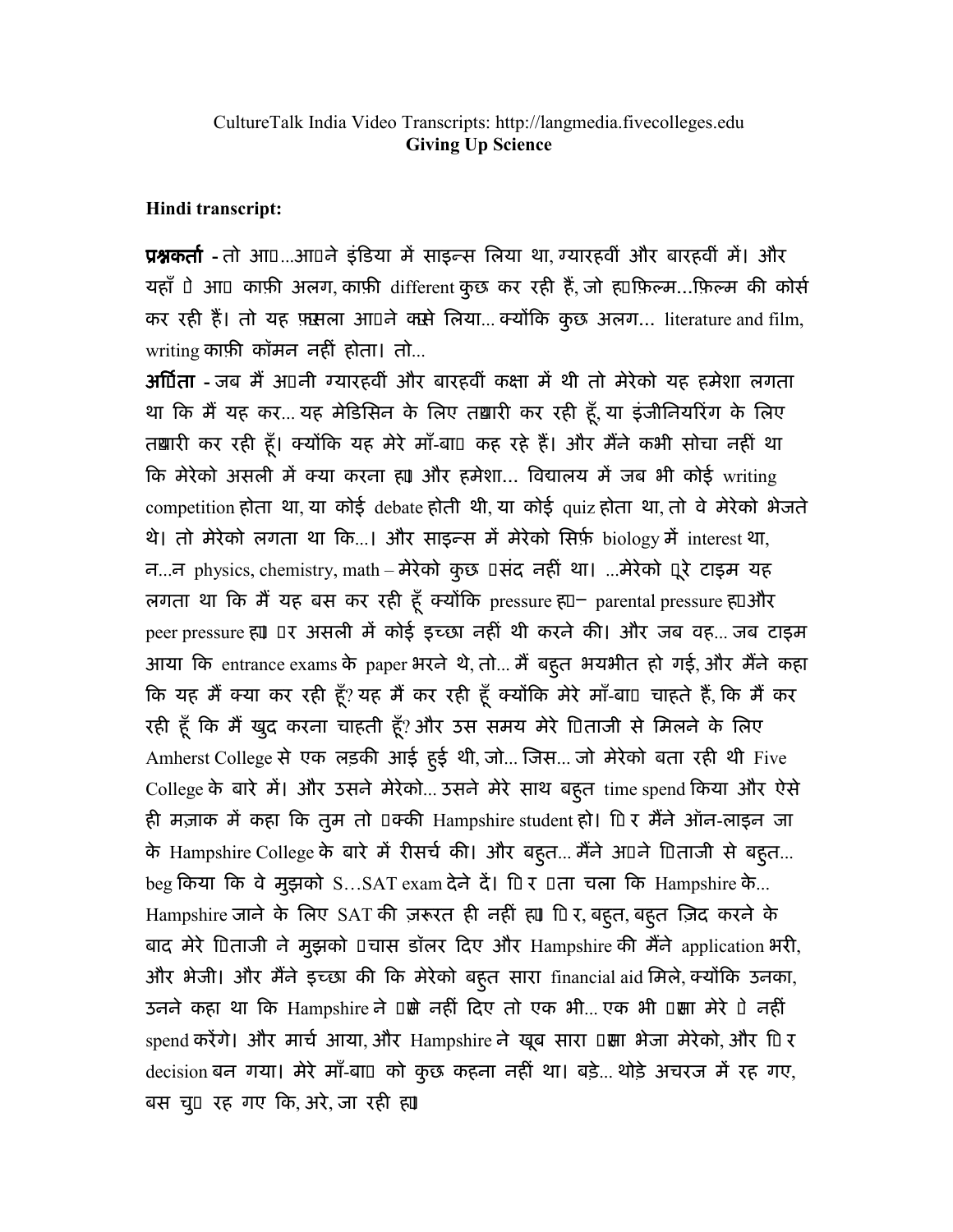## English translation:

Interviewer: So you had taken science [subjects in school] in India, in grades eleven and twelve. So, you are doing something quite different here, which is film … you are taking courses in film (speaker should have said फ़िल्म का कोर्स). So, how did you make this decision … because [this is] quite out of the ordinary … literature, film [and] writing aren't very common choices. So …

Arpita: When I was in my eleventh and twelfth grades, I always wondered what I was doing … I am preparing for [a life in] medicine or engineering. It's because my parents are telling me to. I had never thought about what I would really like to do. And always… whenever there was a writing competition, debate or quiz at school, they would send me. Then I would think that … And among the science subjects I was only interested in biology; not physics, chemistry or math – I didn't like any of those. I would feel at all times that I was [studying science] simply because of parental pressure and peer pressure. But in reality I had no desire to do it. And when it … when the time came to fill out papers for the [medicine and engineering] entrance exams, I became frightened; I said [to myself]: what am I doing? Am I doing this because my mother and father are telling me to, or am I doing it because I myself want to it? And at the time a girl studying at Amherst College had come to meet my father, who … who … was telling me about the Five Colleges. And, she … spent a lot of time with me, and joked that I was [exactly like] (speaker says "I was a real …") a Hampshire student. So I went online and did some research on Hampshire College. And, very … I … begged my father a lot to let me take the S …SAT exam. And then it turned out that one does not have to take the SAT to go to … Hampshire. Then, after a lot of pleading with my father, he gave me fifty dollars, and I filled out the Hampshire College application for admission, and sent it off. And I wished that I would get lots of financial aid, because he (i.e., the speaker's father)\* had said that if Hampshire didn't give me money, he would not spend a single penny on [my education at Hampshire].\*\* And [then], March came around, and Hampshire sent me a lot of money (sic), and the decision was made. My parents had nothing to say. They were just very surprised; they were suddenly quiet from surprise; [all they could say was:] oh, she's going!

\* The speaker should have said उन्होंने, not उनने. मैंने इच्छा की is incorrect in this context. You might say मैंने इच्छा की when you want to express a wish for something, not when you wish *that* something be the case.

 $**$  Ideally, मेरे पे should be replaced by मुझ पे. मेरेको should also be replaced by मुझको in all instances.

About CultureTalk: CultureTalk is produced by the Five College Center for the Study of World Languages and housed on the LangMedia Website. The project provides students of language and culture with samples of people talking about their lives in the languages they use everyday. The participants in CultureTalk interviews and discussions are of many different ages and walks of life. They are free to express themselves as they wish. The ideas and opinions presented here are those of the participants. Inclusion in CultureTalk does not represent endorsement of these ideas or opinions by the Five College